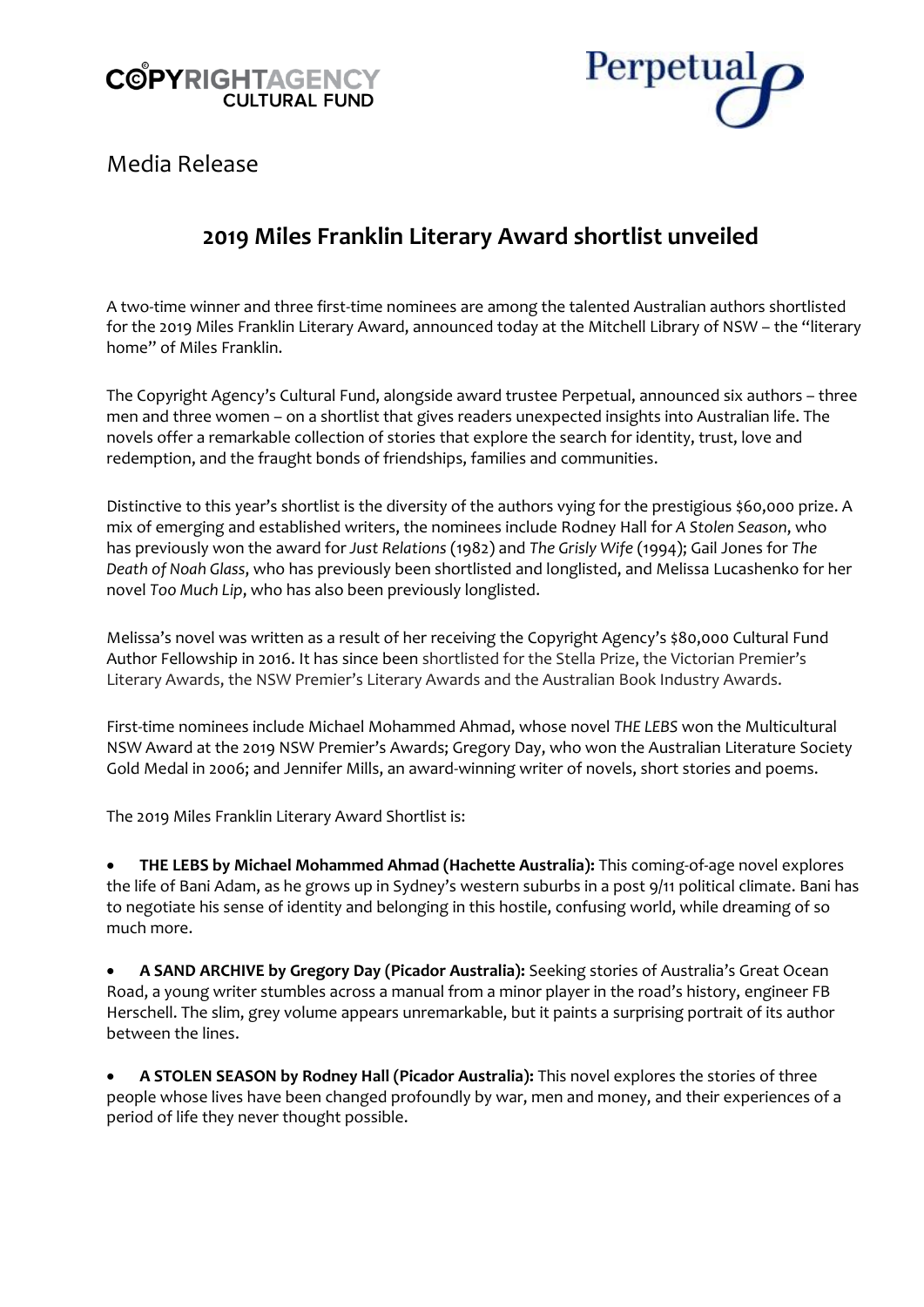• **THE DEATH OF NOAH GLASS by Gail Jones (Text Publishing):** Having just returned from a trip to Sicily, art historian Noah Glass is discovered floating face down in the swimming pool at his Sydney apartment. Complicating matters, a sculpture has gone missing from a museum in Palermo, and Noah is a suspect. His children Martin and Evie must come to terms with their father's death in this novel of grief, loss and artistic contemplation. Gail has previously been shortlisted for the Miles Franklin for *Sixty Lights* (2006), *Dreams of Speaking* (2007), *Sorry* (2008) and longlisted for *Five Bells* (2012).

• **TOO MUCH LIP by Melissa Lucashenko (The University of Queensland Press):** Wise-cracking Kerry Slater has spent a lifetime avoiding two things – her hometown and prison. But now her Pop is dying and she's an inch away from the lockup, so she heads south on a stolen Harley. With plans to spend 24 hours, tops, over the border, she quickly realises that family and Bundjalung country have other plans. Melissa has been previously longlisted for the Miles Franklin with *Mullumbimby* in 2014.

• **DYSCHRONIA by Jennifer Mills (Picador Australia):** One morning, the residents of a small coastal town somewhere in Australia wake to discover the sea has disappeared. One among them has been plagued by troubling visions of this cataclysm for years. Is she a prophet? Does she have a disorder that skews her perception of time? Or is she a gifted and compulsive liar?

Speaking on behalf of the judging panel, author and literary critic, Dr Bernadette Brennan, said:

"The 2019 shortlist showcases a diverse and exciting range of Australian voices and experiences. Each writer has been unafraid to take risks in their narrative, in one or more of structure, subject matter or style. These books celebrate, for the most part, some of the complex, disparate and urgent aspects of contemporary Australian life."

Joining Dr Bernadette Brennan on the judging panel is Mitchell Librarian of the State Library of NSW and Chair of panel, Richard Neville, The Australian journalist Murray Waldren, author and book critic Dr Melinda Harvey, and Sydney-based bookseller Lindy Jones.

The Copyright Agency's CEO, Adam Suckling, said: "The Copyright Agency is proud to be announcing this year's nominees as part of its ongoing support and celebration of Australia's creative writing industry. The shortlist once again engages and challenges our view of Australian life, and showcases the vibrant voices of some of the country's most talented authors."

Each of the 2019 shortlisted authors receives \$5,000 from the Copyright Agency's Cultural Fund.

Perpetual's General Manager of Community and Social Investments, Caitriona Fay, congratulated the shortlisted authors.

"More than 60 years after Stella Miles Franklin's trailblazing philanthropic endeavour, the Australian literary community continues to thrive, and as trustee of this award we are incredibly proud of her enduring legacy. I'd like to congratulate the six shortlisted authors who, through their novels, offer new perspectives on Australian culture and society."

The 2019 winner, to be announced on 30 July, will receive \$60,000 in prize money for the novel judged as being 'of the highest literary merit' and which presents 'Australian life in any of its phases'.

The award's media partner for 2019 is the ABC.

For further information about the Miles Franklin Literary Award, visit [www.milesfranklin.com.au/](http://www.milesfranklin.com.au/)